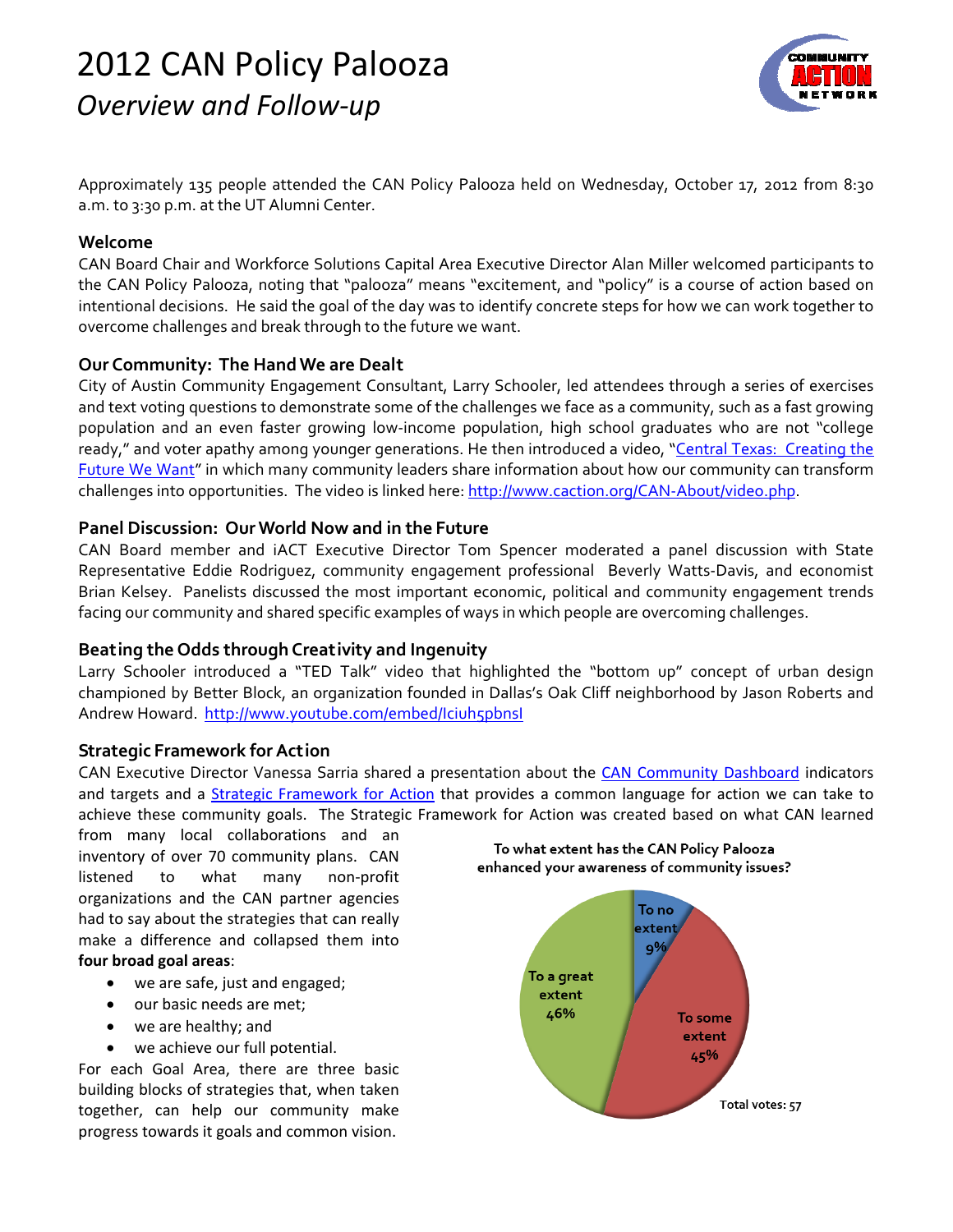# **What is Standing in OurWay?**

Susan Schultz, with the University of Texas law School's Center for Public Policy Dispute Resolution, noted that the Strategic Framework for Action lays out what is needed to achieve our common goals, so why isn't it happening? She invited participants to identify up to three challenges that they believe are standing in our way of making substantial progress. Those responses were collected and used in afternoon Break Out Sessions.

# **Community Change Through Collective Action**

UT professor and consultant Dan Duncan moderated a panel discussion with Timothy Bray, the Director of The Institute for Urban Policy Research at the University of Texas at Dallas; Susan Dawson, the President & Executive Director of the E3 Alliance; and Laura McKieran, Executive Director of Community Information Now in San Antonio. Panelists discussed the Five Conditions of Collective Impact that are described in a January 2012 Stanford Review article "Channeling Change: Making Collective Impact Work" and gave examples of how organizations are working toward collective action and impact.

# **Break Out Sessions: Identifying Concrete Steps to Overcome Our Biggest Challenges**

Participants reported to afternoon breakout sessions where they reviewed the challenges identified before lunch and voted on which challenges are the most important to overcome. The participants then identified concrete steps that can be taken to overcome those challenges. Following is the result of that work.

## *Report Out: BreakingThrough to the FutureWeWant* **Overarching Issues Related to Equity and Opportunity**

Facilitator: Susan Schultz

- *Challenge: As individuals, communities, and organizations, we work and live in isolation (silos/ lack of communication)*
	- 1. Create networks, informal and formal, among like‐service providers for efficiencies and complimentary resources
	- 2. Develop place‐based strategies (neighborhoods)
	- 3. Enforce and implement existing commitments (for example: carrying out the Imagine Austin Plan)
- *Challenge: We have a structural funding mechanism that creates silos*
	- 1. Create a model or pilot of integration of service providers & funders
	- 2. Allow/create space for individuals to take control (for example: micro-financing)

## **We are safe, just & engaged**

Facilitator: Diane Miller

*Challenge: Disproportionality within systems*

- 1. Provide culturally sensitive early interventions to social problems before criminalization
- 2. Create a program bridging leaders across systems to work on diversity, inclusion, and cultural competence
- 3. Convene courageous conversations with workforce around culture ‐ educate those in & out of systems to recognize disproportionality
- *Challenge: Increase volunteerism, engagement, charitable giving and voter turnout*
	- 1. Increase simple/easily understood communications to voters through all government organizations
	- 2. Encourage businesses do more to encourage volunteerism
	- 3. Create City of Austin "meeting in a box" system with involvement from League of Women Voters and Travis County to promote volunteering, engagement, and voting–
		- o work with educators to give students extra credit for participating in "meeting in a box"
		- o move beyond silos for non‐profit/ business collaboration

**We are safe, just & engaged**

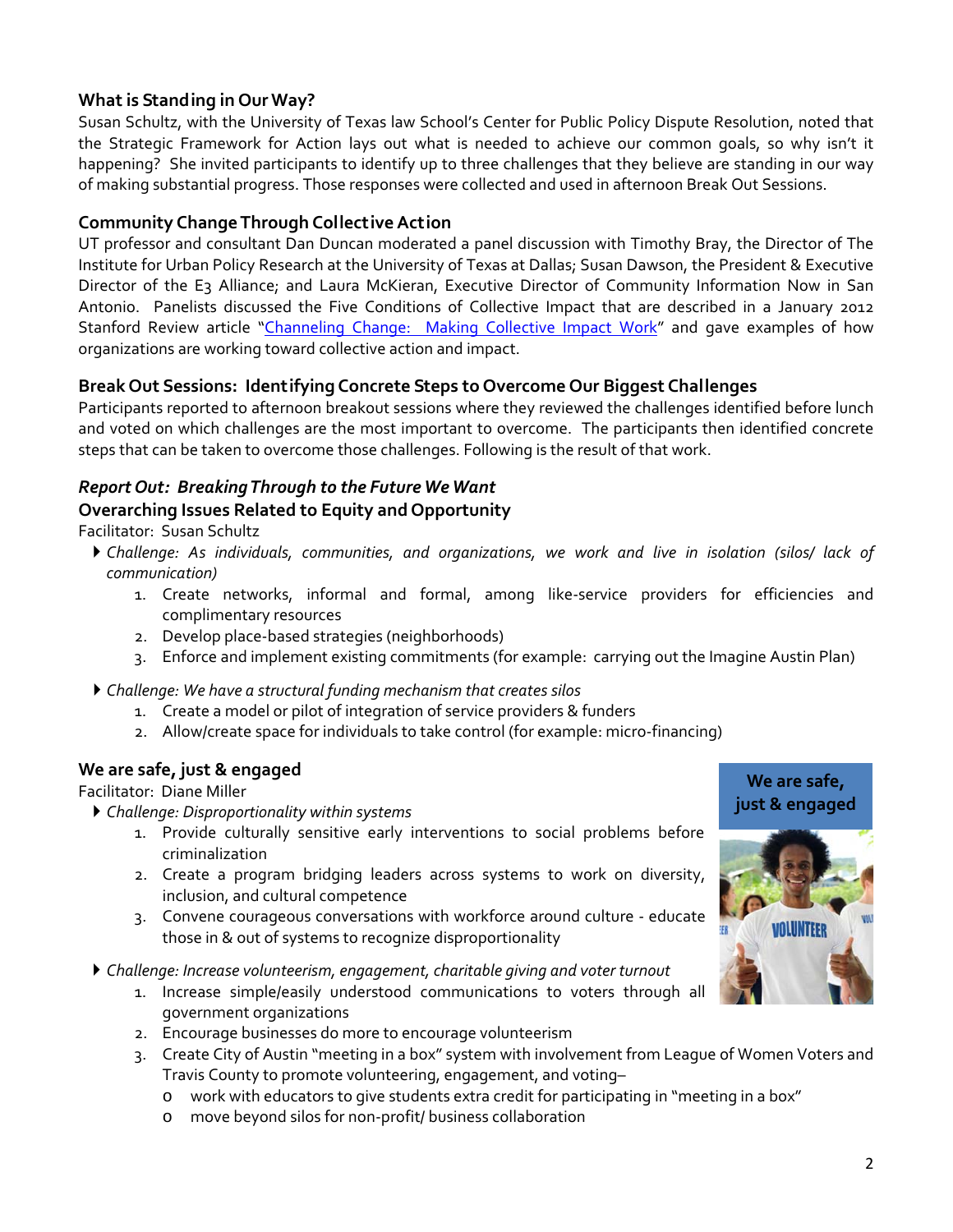## **Our basic needs are met**

Facilitator: Mary Dodd

- *Challenge: Transportation grid‐lock* 
	- 1. Support policies to create complete communities with access to affordable housing, transportation, healthy foods, services and quality educational opportunities (from cradle to career)
	- 2. Find new funding sources for transportation
- *Challenge: Conflict between economic prosperity and sustainable growth*
	- 1. Reorient business incentive process towards ideas of complete communities (i.e. local hiring, access to education continuum, connect where people live, learn, work, and play)
	- 2. Support policies to direct economic development tax base revenue to basic needs
	- 3. Evaluate and raise skillset of under‐ & unemployed

#### **We are healthy**

Facilitator: Larry Schooler

- *Challenge: Lack of shared vision for community's health*
	- 1. Use education and demonstration projects that show public, elected officials, and community leaders how healthcare for everyone prevents social issues and lowers costs
	- 2. Use existing framework (eg. CAN, CHA‐CHIP) as baseline for the creation of and amendment to a shared vision of good health, including critical voices in the conversation, addressing perceived gaps in the vision.
- *Challenge: Lack of access to integrated, person‐centered care regarding physical, mental illness, and substance abuse disorders*
	- 1. Increase infrastructure and remove barriers for healthcare professionals to practice in an integrated fashion, including physical, mental, and substance abuse treatment and preventative measures
	- 2. Create information sharing tools and agreements across all providers in Travis County

## **We achieve our full potential**

Facilitator: Chantel Bottoms

- *Challenge*: *We have growing marginalized populations, educational inequities, and a lack of inclusiveness*
	- 1. Desegregate Austin!
	- 2. Infuse vocational training into education
	- 3. Build grassroots leadership
	- 4. Integrate efforts with Imagine Austin to address inequities
	- 5. Build community/ school alliances
- *Challenge: We do not have adequate funding for public education*
	- 1. Pressure policymakers to fund education, especially early childhood & outof‐school time
	- 2. Enhance public awareness and advocacy efforts by clarifying scope/scale of need

#### **Our basic needs are met**



**We are healthy**